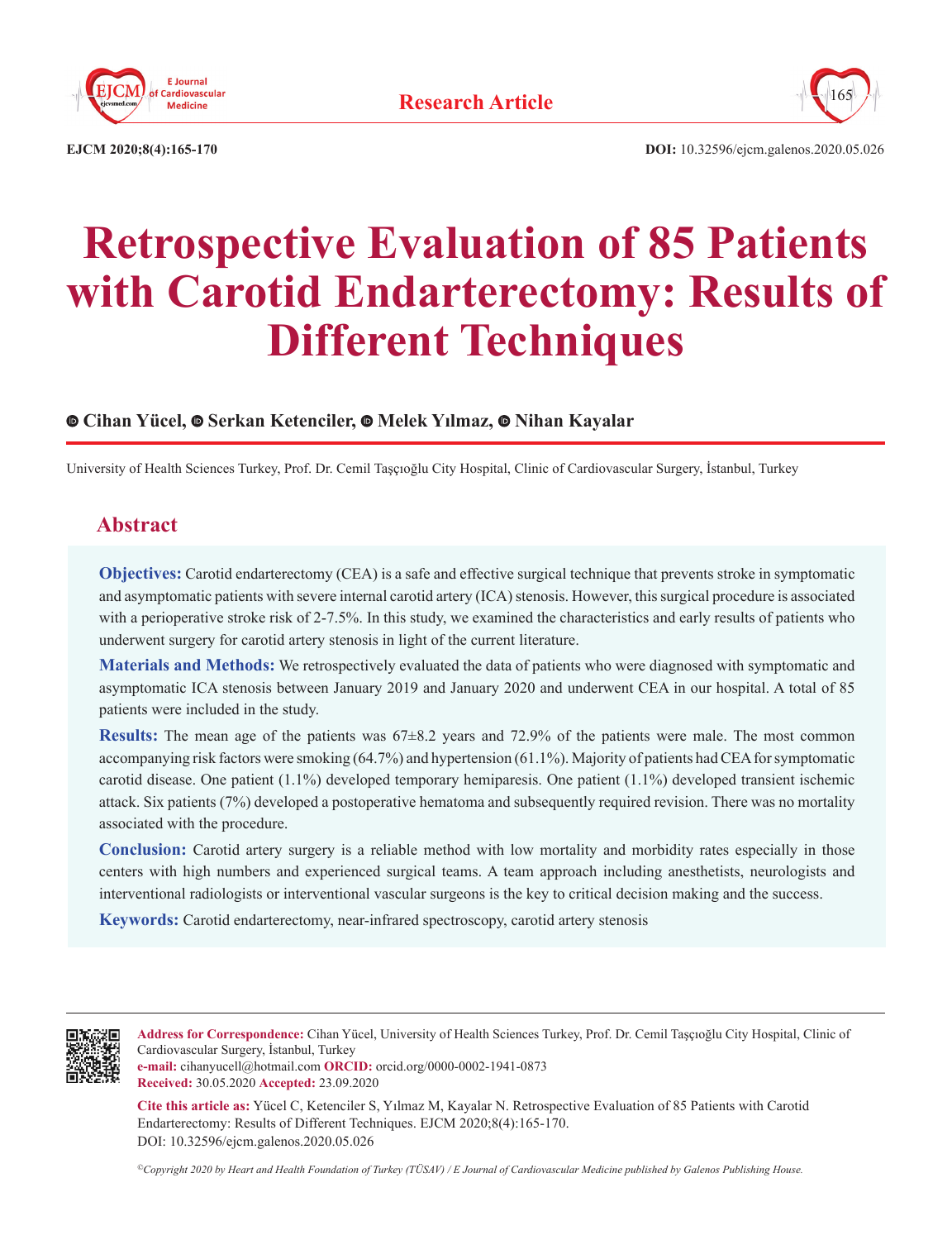



# **Introduction**

Atherosclerosis of the supra-aortic vessels, especially involvement of the bifurcation of the common carotid artery (CCA), is a significant cause of recurrent ischemic strokes. These make up 20% of all strokes, and the mortality rate ranges from 10% to 30%. Studies have found that the 5-year probability of developing ipsilateral stroke is 4% for patients with 50% asymptomatic carotid artery stenosis (ACAS) and 8% for patients with 70%  $ACAS<sup>(1)</sup>$ .

Carotid endarterectomy (CEA) is a safe and effective surgical technique that prevents stroke in symptomatic and asymptomatic patients with severe internal carotid artery  $(ICA)$  stenosis<sup> $(2)$ </sup>. The effectiveness of CEA in preventing stroke in patients with symptomatic carotid stenosis has been repeatedly confirmed in major clinical trials, but most significantly by the North American Symptomatic CEA Trial (NASCET) 1 and The European Carotid Surgery Trial<sup>(3)</sup>. However, this surgical procedure is associated with a perioperative stroke risk of  $2-7.5\%$ <sup>(4)</sup>.

CEA is recommended in symptomatic patients with 70- 90% carotid stenoses, provided documented procedural death/stroke rate is  $\leq^{0}6^{(5)}$ .

In this study, we examined the characteristics and early results of patients who underwent surgery for carotid artery stenosis in light of the current literature.

# **Materials and Methods**

We retrospectively evaluated the data of patients who were diagnosed with symptomatic and asymptomatic ICA stenosis between January 2019 and January 2020 and underwent CEA in our hospital. A total of 85 patients were included in the study. The study was approved by the Ethics Committee of Training and Research Hospital (no: 48670771-514.10, date: 23/06/2020) and informed consents of patients were obtained. We included patients who underwent CEA alone and excluded those with concomitant coronary artery bypass grafting.

Patients with a carotid Doppler USG showing an ICA stenosis above 50-60% underwent computed tomography angiography of the carotid artery. One patient underwent digital subtraction angiography due to a high urea/creatine levels and was subsequently scheduled for CEA. Patients with symptomatic carotid artery stenosis of 70-99% and of 50-69% underwent carotid surgery as Class I and Class IIa indications whereas asymptomatic patients with carotid stenosis of 60-99% underwent surgery as Class IIa indication if they had suitable surgical anatomy and a life expectancy longer than  $5$  years<sup> $(5)$ </sup>. In patients with bilateral lesions, the side of CEA was determined by the dominant hemisphere or the severity of the lesion as well as the side of symptoms if there were any.

Patients with bilateral ICA stenosis were followed strictly after the first operation but no patient had symptomatic disease.

All patients underwent a detailed preoperative cardiac evaluation. We recorded patients' neurological symptoms, comorbidities, smoking status, demographic characteristics, operative and postoperative data.

All patients were operated under general anesthesia when there were no contraindications. Invasive radial arterial pressure monitoring was performed along with standard monitorization. Cerebral oxygenation was monitored with near-infrared spectroscopy (NIRS) probes placed on the patients' frontal scalp. The results of NIRS were used to determine the need for carotid shunting. We incised the skin at the anteromedial side of the sternocleidomastoid muscle and explored and secured ICA, ECA and CCA with vascular tapes. Ten thousand units of systemic intravenous heparin were administered before the carotid arterial cross-clamp was placed with the aim of an ACT value above 200. The arteriotomy incision was started at the proximal site of carotid plaque and was extended distally to the ICA. The internal and external CEA was performed using the classic open endarterectomy technique. Arteriotomy was closed either primarily with 6-0 polypropylene sutures or by using saphenous or synthetic patch plasty technique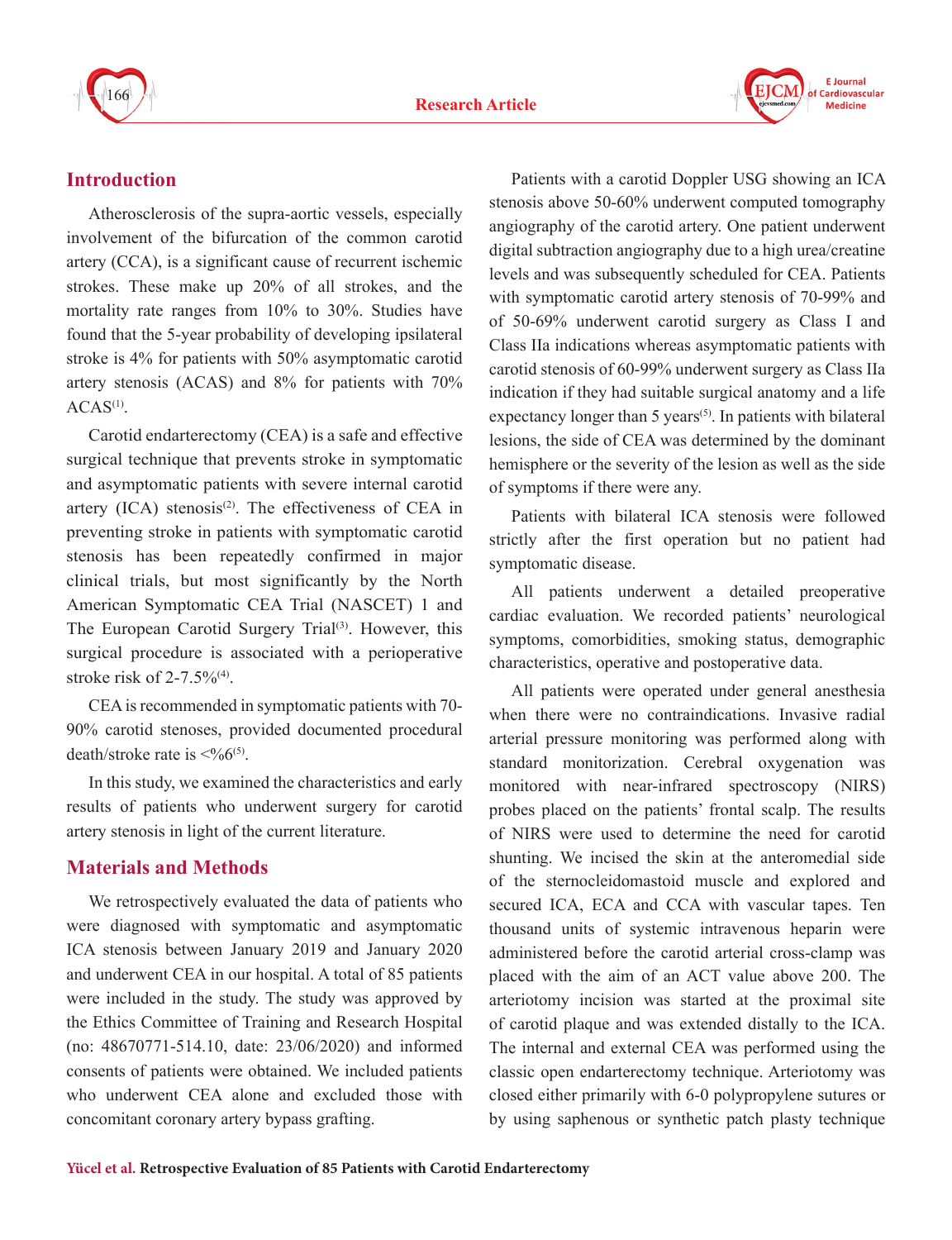

in accordance to surgeon preference. The patients were extubated in the operating room or the intensive care unit depending on their hemodynamic and mental status. Patients were closely monitored in the postoperative intensive care unit for neurological problems. All patients were on dual antiplatelet therapy, 75 mg acetylsalicylic acid and clopidogrel postoperatively.

Statine treatment was administered in all patients and carotid Doppler ultrasound was performed at the postoperative 1<sup>st</sup> and 3<sup>rd</sup> month follow-ups.

#### **Results**

A total of 85 patients who underwent CEA between January 2019 and January 2020 in our hospital were included in the study. The mean age of the patients was 67±8.2 years and 72.9% of the patients were male. The most common accompanying risk factors were smoking (64.7%) and hypertension (61.1%). The remaining demographic features and comorbidities are presented in Table 1.

Majority of patients had CEA for symptomatic carotid

| Age (years)                    | 67±8.2   | 46-82                              |  |
|--------------------------------|----------|------------------------------------|--|
| <b>Ejection fraction</b>       | 54.9±5.7 | 45-65                              |  |
| Variable                       | n        | Total $(\%)$                       |  |
| <b>Sex</b>                     |          |                                    |  |
| Male                           | 62       | 72.9                               |  |
| Female                         | 23       | 271                                |  |
| <b>Hypertension</b>            | 52       | 61.1                               |  |
| <b>Smoking</b>                 | 55       | 64.7                               |  |
| <b>Diabetes mellitus</b>       | 48       | 56.4                               |  |
| <b>Coronary artery disease</b> | 29       | 34.1                               |  |
| <b>COPD</b>                    | 16       | 18.8                               |  |
| <b>Symptom</b>                 |          |                                    |  |
| <b>Stroke</b>                  | 29       | 34.1                               |  |
| <b>TIA</b>                     | 20       | 23.5                               |  |
| Asymptomatic                   | 36       | 42.4                               |  |
| <b>Bilateral lesion</b>        | 28       | 32.9                               |  |
| Right endarterectomy           | 36       | 42.4                               |  |
| Left endarterectomy            | 49       | 57.6                               |  |
| $\sim$                         |          | $\tau$ $\tau$ $\tau$ $\tau$ $\tau$ |  |

**Table 1.** Preoperative data of patients

*COPD: Chronic obstructive pulmonary disease, TIA: Transient ischemic attack, n: Number*

disease. There was a history of cerebrovascular event in 29 patients (34.1%) and a history of transient ischemic attack in 20 patients (23.5%) whereas 36 patients (42.4%) were asymptomatic. Bilateral ICA stenosis was present in 28 patients (32.9%). Twenty-four (28.2%) patients with transient ischemic attacks and minor ischemic strokes were operated between the  $3<sup>rd</sup>$  to  $7<sup>th</sup>$  days of the ischemic event in accordance with the 2017 European Society for Vascular Surgery Guidelines<sup>(5)</sup>.

During the operation, we used NIRS parameters to monitor cerebral oxygenation. We observed that the regional cerebral oxygen saturation (rScO2) of five patients decreased by 25% below baseline, and subsequently placed a carotid shunt.

All patients underwent either right (42.4%) or left (57.6%) CEA. Operations were performed under general anesthesia in all except for two patients with contraindications. Primary closure of the arteriotomy was preferred in most patients (87.7%). In 28 patients with bilateral carotid disease, CEA was performed on the left side in 18 patients and on the right side in 10 patients.

Arteriotomy closure was done with saphenous vein patch in 19 cases. Two of these cases were re-explored for bleeding revision. Other complications occurred in cases that underwent primary closure.

One patient (1.1%) developed temporary hemiparesis. The symptoms resolved completely on the postoperative day 3. The subsequent brain diffusion MRI examination of the patient did not reveal any pathologies. One patient (1.1%) developed transient ischemic attack. Six patients (7%) developed a postoperative hematoma and subsequently required revision. There was no mortality associated with the procedure. The mean length of hospital stay was 3.4±1.2 days. All intraoperative and postoperative data are presented in Table 2.

#### **Discussion**

Carotid artery stenosis is an important health issue due to high rates of complications such as stroke and subsequent mortality. Stroke is the third leading cause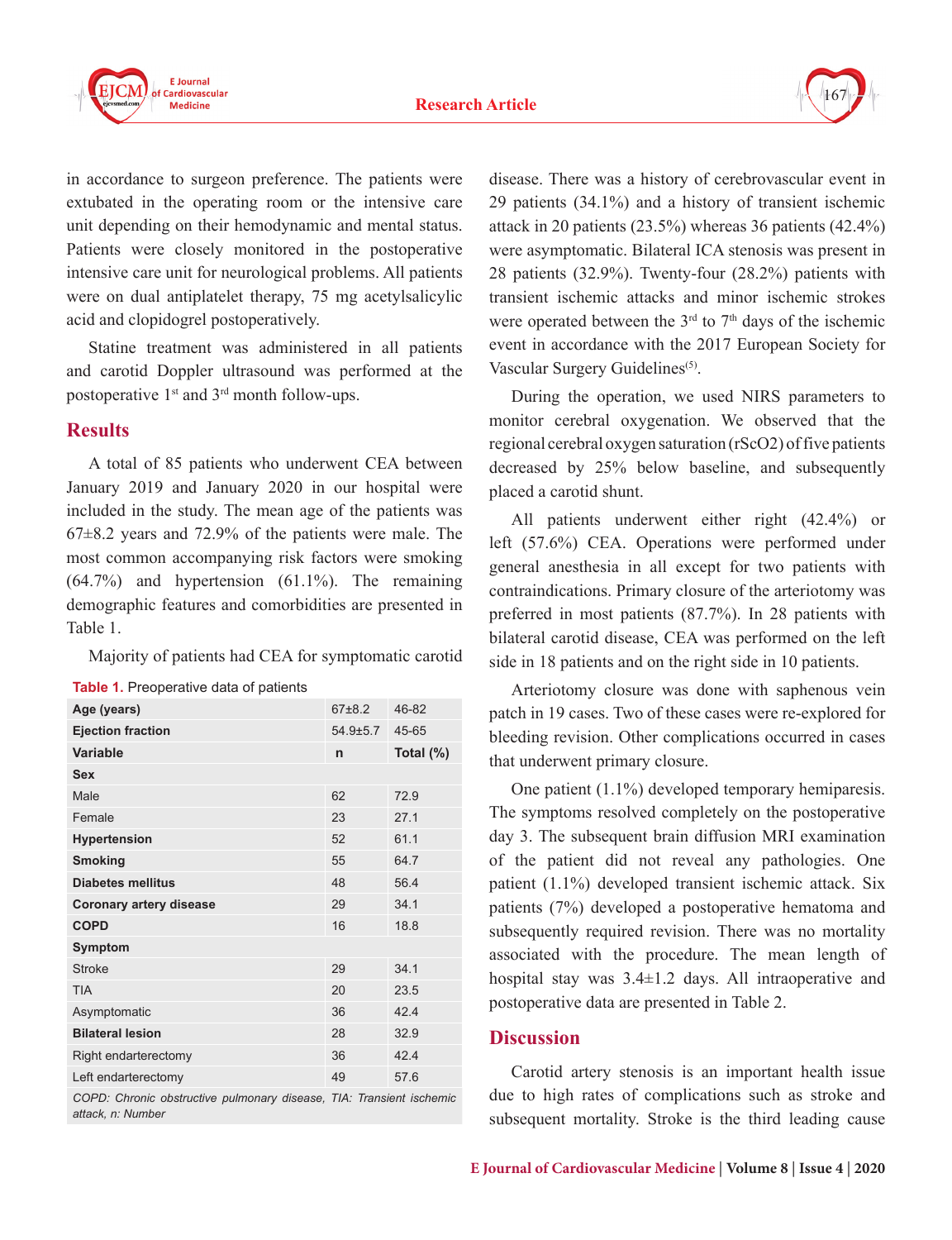

| Variable                                                                                       | n                  | Total (%)      |  |
|------------------------------------------------------------------------------------------------|--------------------|----------------|--|
| Side of endarterectomy                                                                         |                    |                |  |
| Right                                                                                          | 36                 | 434            |  |
| Left                                                                                           | 49                 | 57.6           |  |
| <b>Arteriotomy closure</b>                                                                     |                    |                |  |
| Primary                                                                                        | 66                 | 87.7           |  |
| Patch                                                                                          | 19                 | 12.3           |  |
| <b>Shunt use</b>                                                                               | 5                  | 5.5            |  |
| <b>Postoperative complications</b>                                                             | $\Omega$           | $\Omega$       |  |
| Permanent cerebrovascular event                                                                |                    |                |  |
| Hemiparesis                                                                                    | $\mathbf 1$        | 11             |  |
| <b>TIA</b>                                                                                     | $\mathbf{1}$       | 11             |  |
| Exploration for bleeding/hematoma                                                              | 6                  | $\overline{7}$ |  |
| Mortality                                                                                      | $\Omega$           | $\Omega$       |  |
| Variable                                                                                       | Mean ± SD (range)  |                |  |
| <b>Clamp duration (minutes)</b>                                                                | 23±5.7 (9-35)      |                |  |
| ICU stay (days)                                                                                | $1.14\pm0.44(1-3)$ |                |  |
| Hospital stay (days)                                                                           | $3.48\pm1.2$ (2-8) |                |  |
| TIA: Transient ischemic attack, ICU: Intensive care unit, SD: Standard<br>deviation, n: Number |                    |                |  |

|  | Table 2. Operative and postoperative data of patients |
|--|-------------------------------------------------------|
|--|-------------------------------------------------------|

of death worldwide and  $85%$  of strokes are ischemic<sup>(6)</sup>. Approximately 15-20% of ischemic strokes are caused by ICA disease $(7)$ .

Since first performed by De Bakey $(8)$ , CEA has been accepted as a safe and effective method for the treatment of carotid stenosis<sup>(9)</sup>. Recent studies recommend CEA to patients with symptomatic ICA stenosis  $\geq 50\%$  or asymptomatic ICA stenosis  $\geq 60\%$ , then following by medical treatment<sup>(10)</sup>. However, the stroke and mortality rate for CEA has been reported to be around 2-7.5%<sup>(4)</sup>. The Asymptomatic Carotid Artery Surgery Trial (ACST-1) has shown that although CEA has a 3% risk of stroke and death in asymptomatic patients, it significantly reduces the fiveyear risk of stroke compared to patients followed up with medical treatment. While none of our subjects died in this series of CEA, there was one case of hemiparesis  $(1.1\%)$ and one with temporary ischemic attack (1.1%). These results are compatible to and are actually lower than the reported literature<sup> $(11)$ </sup>. The main reason for this is the high number of carotid cases per year and vast experience of the team in our institution. Every case is discussed by the vascular team and appropriate approach, the side of endarterectomy and the possible need of shunt along with the proper anesthetic approach are determined by the team. Since our department is a part of a general hospital as opposed to being part of a cardiovascular hospital, we receive many patients from neurology department. Therefore, our pure carotid cases outnumber those cases with concomitant coronary bypass grafting surgery and to analyze a more homogenous group, concomitant cases were not included in the study.

Perioperative stroke, which occurs due to intraoperative embolism and hemodynamic impairment, reduces the benefit of surgery. Embolism usually occurs due to dissection, shunt placement and cross-clamping. Cerebral hypoperfusion during cross clamping may be a cause of perioperative stroke and therefore, its recognition is important, which largely depends on effective monitoring. The development of hypoperfusion may be prevented by inserting a carotid shunt. In our clinic, we do not routinely apply carotid artery shunting in operations. Since shunt placement carries a 1-3% risk of embolism or dissection(12), we use shunts only in certain cases. Our strategy to use shunting is when NIRS values drop by 20- 25% from baseline or when the clamp time is anticipated to be long due to the anatomy of the patient and the carotid lesion. Although a detailed study is required to analyze effectiveness of NIRS monitorization to determine the need for carotid shunting, our low number of cerebrovascular complications suggest that this approach may actually have an important role during CEA and may help to avoid unnecessary shunting.

The timing of CEA is controversial. Early surgical intervention is becoming increasingly common in patients with transient ischemic attack or minor stroke. A large study consisting of 363 patients with stroke and unstable neurological deficits reported low mortality (1.6%) when the CEA was performed during the first week and high mortality (23.3%) when CEA was performed during the third week of the event $(13)$ . Recent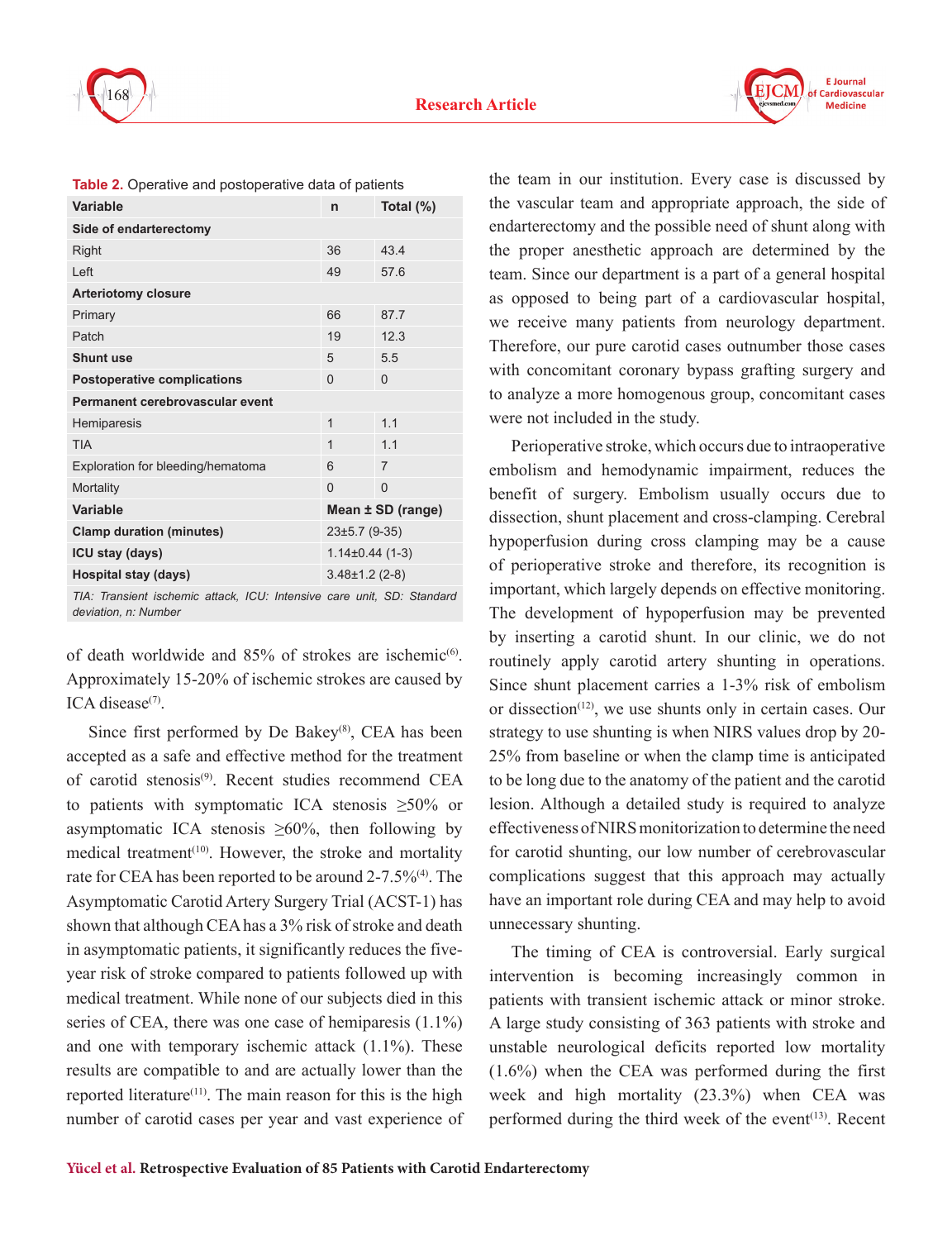

studies suggest that the operation should be performed shortly after the development of the cerebrovascular event, as further cerebrovascular events may occur while waiting for the operation<sup> $(14)$ </sup>. In our clinic, we evaluate patients having cerebrovascular events together with the neurology department and schedule an operation as soon as possible according to the severity of the cerebrovascular event. We performed carotid surgery in 24 (28.2%) patients between the  $3<sup>rd</sup>$  and  $7<sup>th</sup>$  days from the onset of symptoms. These patients had minor stroke or transient ischemic attack with severe carotid stenosis. Strömberg et al.<sup>(15)</sup> reported a combined mortality and stroke rate as 3.6% for patients treated 3-7 days after qualifying event, which was lower than those treated on 0-2 days (11.5%) or after 14 days (5.4%). Our strategy in this group of patients is close in-hospital observation for a few days and performing surgery within a week from the onset of symptoms.

In recent years, endovascular interventions have become more common in the treatment of carotid artery stenosis and are currently preferred for high surgical risk patients. Therefore, more and more studies compare CEA and endovascular interventions in the treatment of carotid artery stenosis. However, although current studies show CEA as the gold standard for the treatment of carotid stenosis, more clinical studies are needed for a definitive conclusion. In our hospital, every case is discussed by multidisciplinary vascular team which includes an interventional radiologist and preferred intervention is determined. In patients with high surgical risk and suitable anatomy, endovascular intervention is preferred. In "Systolic and Pulse Pressure Hemodynamic Improvement by Restoring Elasticity" (SAPPHIRE) study, conditions related to high surgical risk were defined as congestive heart failure, severe pulmonary disease, contralateral carotid occlusion, contralateral laryngeal nerve palsy, previous radical neck surgery, cervical radiation therapy, recurrent stenosis after CEA and age  $>80$  years<sup>(16)</sup>. We follow a similar approach with a few differences. Since the carotid lesions in elderly carry

a heavy calcific load, if patient does not have any other risk factors and is in good clinical condition, we prefer surgery in these patients as well. In addition, in patients with total occlusion of the contralateral carotid artery, we prefer surgery if early insertion of shunt is anticipated to be possible.

## **Conclusion**

Our clinical experience and early surgical results are consistent with the literature. Carotid artery surgery is a reliable method with low mortality and morbidity rates especially in those centers with high numbers and experienced surgical teams. A team approach including anesthetists, neurologists and interventional radiologists or interventional vascular surgeons is the key to critical decision making and the success.

#### **Ethics**

**Ethics Committee Approval:** This study was approved by the Ethics Committee of Prof. Dr. Cemil Taşcıoğlu City Hospital (no: 48670771-514.10, date: 23/06/2020).

**Informed Consent:** Informed consents of patients were obtained.

**Peer-review:** Externally peer-reviewed.

#### **Authorship Contributions**

Surgical and Medical Practices: C.Y., S.K., M.Y., N.K., Concept: C.Y., N.K., Design: C.Y., N.K., Data Collection or Processing: C.Y., S.K., M.Y., Analysis or Interpretation: C.Y., N.K., Literature Search: C.Y., S.K., M.Y., Writing: C.Y., N.K.

**Conflict of Interest:** No potential conflicts of interest relevant to this article are reported.

**Financial Disclosure:** The authors declared that this study received no financial support.

# **References**

1. Longstreth WT Jr1, Shemanski L, Lefkowitz D, O'Leary DH, Polak JF, Wolfson SK Jr. Asymptomatic internal carotid artery stenosis defined by ultrasound and the risk of subsequent stroke in the elderly. The Cardiovascular Health Study. Stroke 1998;29:2371-6.